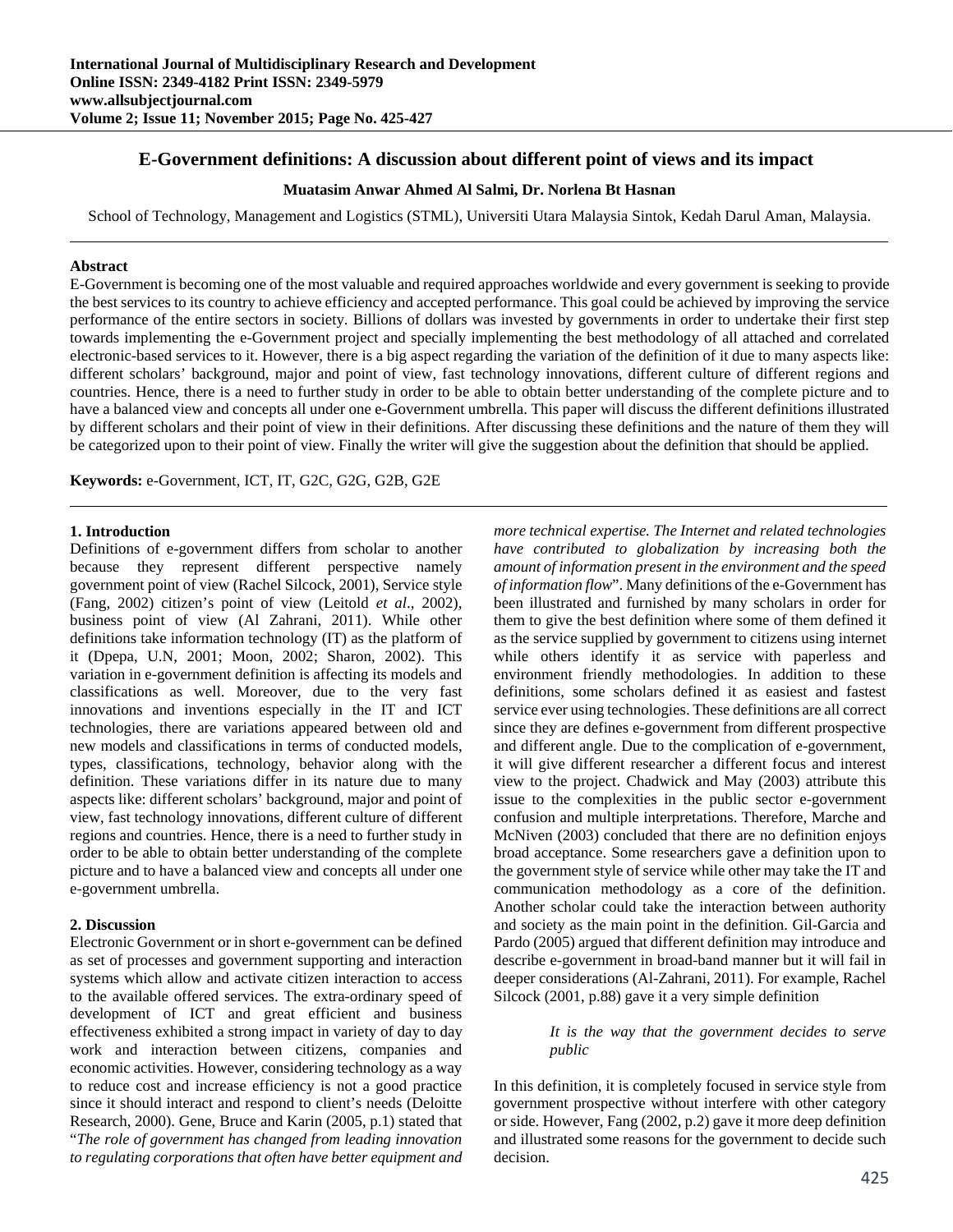*"A way for governments to use most initiative information and communication technology, particularly web-based internet applications, to provide citizens and businesses with more convenient access to government information and services, to improve the quality of the services and to provide greater opportunities to participate in democratic institution processes" Fang (2002, p.2)* 

Although this definition is still taken from government point of view but other categories like G2C and G2B are included along with the communication methodology platform. Fang focuses on employing and using web-based internet application to deliver better services and open new opportunities to improve participations between public and decision makers. John et.al (2008, p.1) and Carter and Belanger (2004, p.1) suggested that:

> *"Governments will provide services and resources tailored to the actual service and resource needs of users, including citizens, residents, government employees, and others" (John et.al, 2008, p.1)*

> *"The use of information technology, especially telecommunications, to enable and improve the efficiency with which government services and information are provided to citizens, employees, business and government agencies" (Carter and Belanger 2004, p.1)*

This definition includes three dimensions definition which focuses on citizens, employees, business and their connection to the government. Information technology (IT) got its importance in the definition as a communication platform G2E as other category along with previous two categories G2C and G2B. Moreover, they suggested that government will tolerate and modify its service and style of service upon to the needs and requirements from all corresponding category (G2C, G2B and G2E). Others gave e-government a different definition like The United Nations Division for Public Economics and Public Administration (UNDPEPA), Moon (2002) (Al-adawi, Yousafzai and Pallister, 2005, p.1) and Sharon (2002, p.1) defines it as

*"Utilizing the Internet and the World Wide Web for delivering government information and services to citizens" (Dpepa, U.N, 2001) (Al-adawi, Yousafzai and Pallister, 2005, p.1)* 

*"The use of all information and communication technologies, from fax machines to wireless palm pilots, to facilitate the daily administration of government…" (Moon 2002) (Al-adawi, Yousafzai and Pallister, 2005, p.1)* 

*"E-government is the use of information technology to support government operations, engage citizens, and provide government services" (Sharon 2002, p.1)* 

These definitions focused in communication platform point of view like web-based internet applications to serve citizens. Leitold *et al*. (2002, p.1) defines it as

> *"The interaction between state authority and society with help of information and communication technology (ICT) promises to improve the services for the citizen and at the same time tremendously reduces retention periods and costs, such as, by providing costly media transactions" (Leitold et al. 2002, p.1)*

In this definition, the main focus is G2C category without interfere with other categories. This two dimensions interaction (authority and society) is further discussed with the benefits of e-government like saving citizen's time and improving country economic.

The following characteristics are included in this definition:

Broader view of information technology since it does not mention web-based, website, internet or internet application. It mentioned only that the communication should be wirelessly which will allow citizens to interact with employees without direct interaction It includes all categories of the e-government (G2G, G2C, G2B and G2E) It does not stop in the internal communication within government departments or sectors but it includes also the communication between government which is the decision maker and service provider with citizens who are the society and public. Along with that, businesses are interfering with their services

**Table 1:** below is furnishing all mentioned definitions from different scholars above and categorize them with their point of view.

| No.            | <b>Definition</b>                                                                                                                                                                                                                                                                                                                                                                                                                                     | <b>Feature</b>                                                                                                                                              | Author                                                                                                          |
|----------------|-------------------------------------------------------------------------------------------------------------------------------------------------------------------------------------------------------------------------------------------------------------------------------------------------------------------------------------------------------------------------------------------------------------------------------------------------------|-------------------------------------------------------------------------------------------------------------------------------------------------------------|-----------------------------------------------------------------------------------------------------------------|
|                | It is the way that the government decides to serve public<br>"A way for governments to use most initiative information and communication<br>technology, particularly web-based internet applications, to provide citizens<br>and businesses with more convenient access to government information and<br>services, to improve the quality of the services and to provide greater<br>opportunities to participate in democratic institution processes" | Focus in service style from<br>government prospective. It takes<br>the definition from government<br>point of view alone or towards<br>the other categories | Rachel Silcock<br>(2001, p.88)<br>Fang (2002, p.2)                                                              |
| $\overline{c}$ | "Governments will provide services and resources tailored to the actual service<br>and resource needs of users, including citizens, residents, government<br>employees, and others"<br>"The use of information technology, especially telecommunications, to enable<br>and improve the efficiency with which government services and information<br>are provided to citizens, employees, business and government agencies"                            | It includes all categories<br>involved in e-government along<br>with the communication strategy                                                             | John et.al (2008)<br>Carter and<br>Belanger (2004,<br>p.1)                                                      |
| 3              | "Utilizing the Internet and the World Wide Web for delivering government<br>information and services to citizens"<br>"The use of all information and communication technologies, from fax<br>machines to wireless palm pilots, to facilitate the daily administration of<br>government" "E-government is the use of information technology to support<br>government operations, engage citizens, and provide government services"                     | Taking the definition from<br>information technology (IT)<br>point of view                                                                                  | Dpepa, U.N.<br>(2001)<br>Moon $(2002)$ $(Al -$<br>adawi, Yousafzai<br>and Pallister,<br>$2005$ , p.1)<br>Sharon |